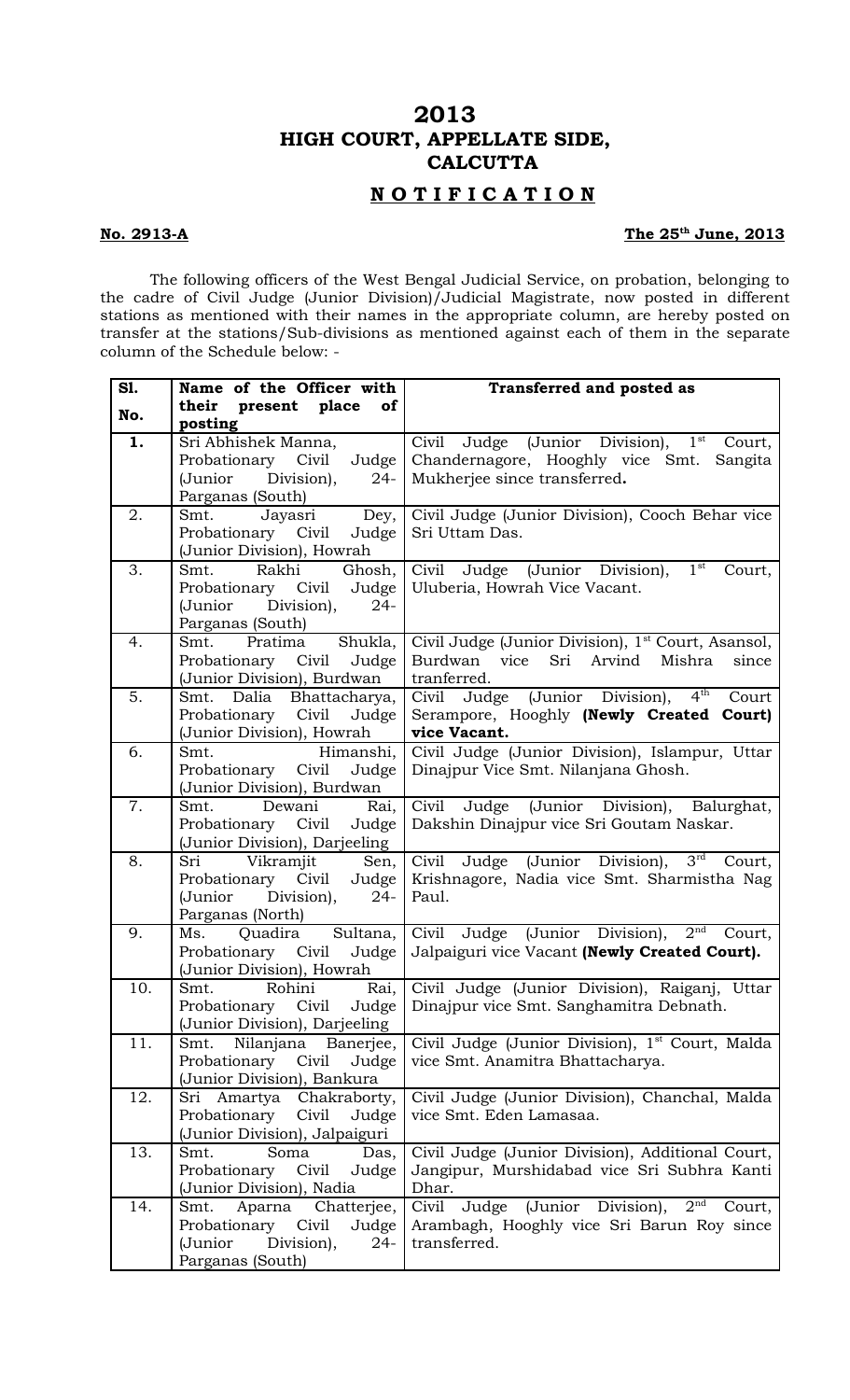| 15. | Ms. Ruth Preya Khaiba,<br>Probationary<br>Civil<br>Judge<br>(Junior Division), Darjeeling                         | Civil Judge (Junior Division), Jalpaiguri vice<br>Smt. Manikuntala Roy.                                                                     |
|-----|-------------------------------------------------------------------------------------------------------------------|---------------------------------------------------------------------------------------------------------------------------------------------|
| 16. | Sri Himadri Kumar Nath,<br>Probationary Civil<br>Judge<br>(Junior Division), Hooghly                              | 2 <sup>nd</sup><br>Civil Judge (Junior Division),<br>Court,<br>Barasat, North 24-Parganas Vice Smt. Suparna<br>Chowdhury since transferred. |
| 17. | Smt.<br>Anita<br>Tamang,<br>Probationary Civil<br>Judge<br>Division),<br>(Junior<br>Cooch<br>Behar                | Civil Judge (Junior Division), 2 <sup>nd</sup> Court, Purulia<br>vice Vacant (Newly Created Court).                                         |
| 18. | Subba,<br>Sri<br>Pranay<br>Probationary Civil<br>Judge<br>(Junior Division),<br>Cooch<br>Behar                    | Civil Judge (Junior Division), Raghunathpur,<br>Purulia vice Smt. Tamali Ghosh.                                                             |
| 19. | Smt. Saptabarna Sengupta,<br>Probationary Civil<br>Judge<br>Division),<br>$24 -$<br>(Junior<br>Parganas (South)   | Civil Judge (Junior Division), 2 <sup>nd</sup> Court, Bolpur,<br>Birbhum vice Sri Mainak Dasgupta.                                          |
| 20. | Smt.<br>Richa<br>Gupta,<br>Judge<br>Probationary Civil<br>(Junior Division), Darjeeling                           | Civil Judge (Junior Division), Additional Court,<br>Suri, Birbhum vice Smt. Payel Banerjee-I.                                               |
| 21. | Smt.<br>Annu<br>Gupta,<br>Probationary Civil<br>Judge<br>(Junior Division), Howrah                                | Civil Judge (Junior Division), 1st<br>Court,<br>Krishnagore, Nadia vice Sri Subhajit Basu<br>since promoted.                                |
| 22. | Sreeparna<br>Routh,<br>Smt.<br>Probationary Civil<br>Judge<br>(Junior<br>Division),<br>$24 -$<br>Parganas (South) | Civil Judge (Junior Division), 3rd Court, Tamluk,<br>Purba Medinipur vice Smt. Rimpa Roy since<br>promoted.                                 |
| 23. | Arif Nawab,<br>Mohammed<br>Probationary Civil Judge<br>Division),<br>(Junior<br>$24-$<br>Parganas (South)         | Civil Judge (Junior Division), Ghatal, Paschim<br>Medinipur vice Smt. Sarojini Ghising since<br>promoted.                                   |
| 24. | Swati<br>Chaurasia,<br>Smt.<br>Civil<br>Judge<br>Probationary<br>(Junior Division), Hooghly                       | Civil<br>Judge<br>(Junior Division),<br>Siliguri,<br>Darjeeling vice Sri Bhaskar Majumder.                                                  |
| 25. | Sri Arko Dev Mukherjee,<br>Civil<br>Probationary<br>Judge<br>(Junior Division), Howrah                            | Civil Judge (Junior Division), $2nd$ Court, Khatra,<br>Bankura vice Vacant (Newly Created Court).                                           |
| 26. | Suman<br>Sri<br>Das,<br>Probationary<br>Civil<br>Judge<br>(Junior Division), Nadia                                | Civil Judge (Junior Division), 2 <sup>nd</sup> Court, Katwa,<br>Burdwan vice Sri Arindam Dutta.                                             |
| 27. | Mamud,<br>Mr.<br>Sultan<br>Probationary Civil<br>Judge<br>(Junior<br>Division),<br>$24-$<br>Parganas (North)      | Civil Judge (Junior Division), Additional Court,<br>Lalbagh, Murshidabad vice Sri Susangit Kumar<br>Das                                     |

 **Sd/- (Mir Dara Sheko) Registrar (Judicial Service)**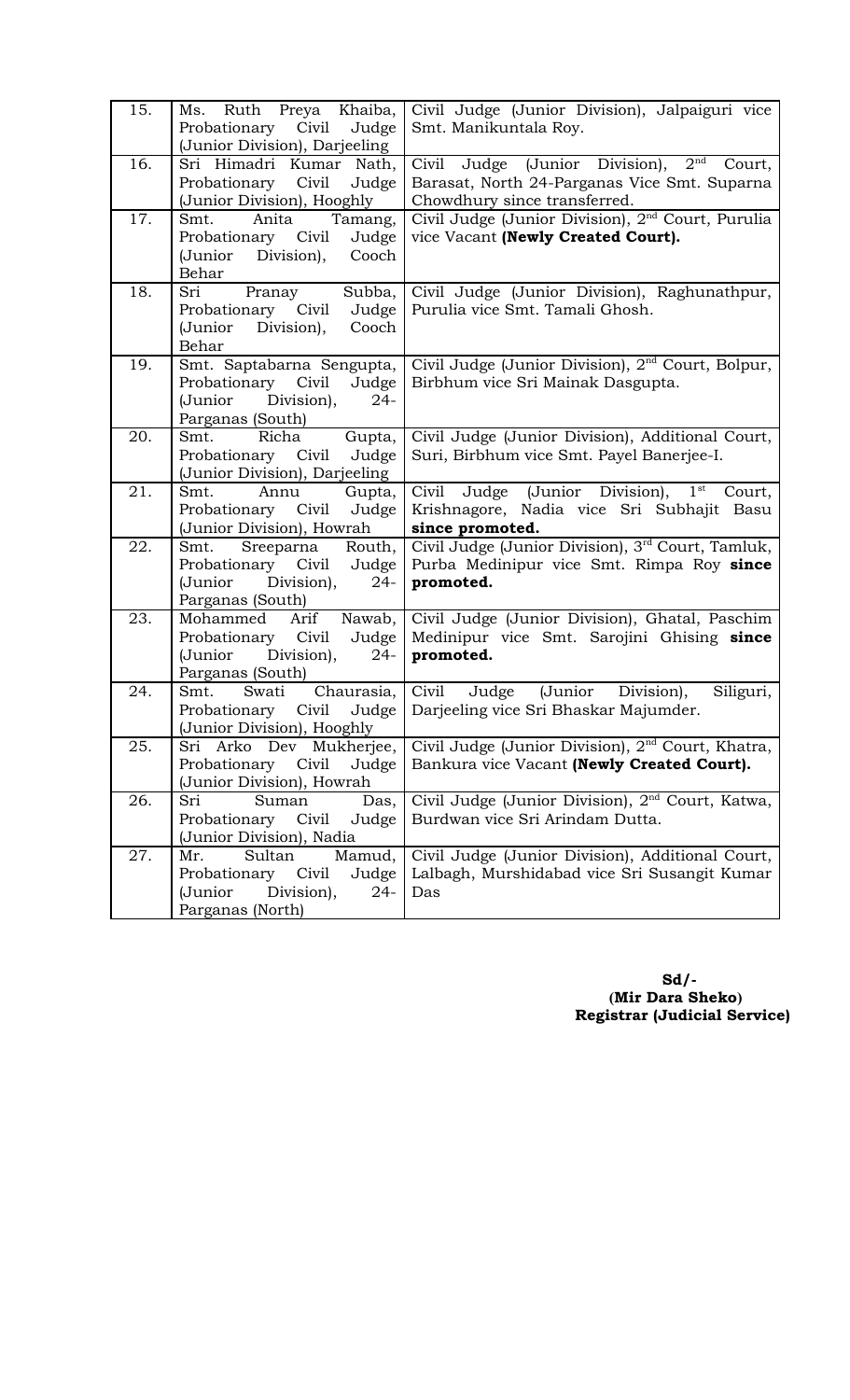# **2013 HIGH COURT, APPELLATE SIDE, CALCUTTA N O T I F I C A T I O N**

### **No. 2933-A**

## The  $25^{\text{th}}$  June, 2013

In exercise of the powers vested in the High Court by Sub-Section (2) of Section 11 of the Code of Criminal Procedure, 1973, the following officers/Probationary officers of the West Bengal Judicial Service belonging to the Cadre of Civil Judge (Junior Division)/Judicial Magistrate, now posted in the different stations as mentioned with their names in the appropriate column, are hereby posted on transfer to be the Judicial Magistrates of the First Class at such stations/sub-divisions which is defined to be the local area within which he/she shall ordinarily exercise his/her powers under the Code of Criminal Procedure, 1973, as mentioned in a separate column against each of them of the Schedule below:

#### **S C H E D U L E**

| S1. | Name of the Officer with their                                                                             | <b>Transferred and posted as</b>                                                                                      |
|-----|------------------------------------------------------------------------------------------------------------|-----------------------------------------------------------------------------------------------------------------------|
| No. | present place of posting                                                                                   |                                                                                                                       |
| 1.  | Sri Prajjwal Ghosh, Probationary<br>Civil Judge (Junior Division), 24-<br>Parganas (South)                 | Judicial Magistrate, 4 <sup>th</sup> Court, Serampore,<br>Hooghly vice Sri Rajkumar Naiya since<br>transferred.       |
| 2.  | Sri Nirmam Thapa, Probationary<br>Judge (Junior Division),<br>Civil<br>Darjeeling                          | Judicial Magistrate, Dinhata, Cooch Behar<br>vice Vacant (Newly Created Court).                                       |
| 3.  | Sri Sourav Adak, Probationary<br>Judge (Junior<br>Division),<br>Civil<br>Howrah                            | Judicial Magistrate, Kalna, Burdwan Vice<br>Sri Saibal Dutta since transferred.                                       |
| 4.  | Sri Nilanjan Maulik, Probationary<br>Civil<br>Judge (Junior Division),<br>Hooghly                          | Judicial Magistrate, 4 <sup>th</sup> Court, Siliguri,<br>Darjeeling vice Vacant (Newly Created<br>Court).             |
| 5.  | Sri Aneek Banerjee, Probationary<br>Civil Judge (Junior Division), 24-<br>Parganas (South)                 | Judicial Magistrate, 1 <sup>st</sup> Court, Alipurduar,<br>Jalpaiguri vice Sri Hindol Roy since<br>promoted.          |
| 6.  | Sri Manojit Sarkar, Probationary<br>Civil<br>Judge (Junior Division),<br>Cooch Behar                       | Judicial Magistrate, 2 <sup>nd</sup> Court, Jangipur,<br>Murshidabad vice Sri Shib Sankar Ghosh<br>since transferred. |
| 7.  | Mondal,<br>Dhritiman<br>Sri<br>Probationary Civil Judge (Junior<br>Division), Birbhum                      | Judicial Magistrate, Nabadwip, Nadia vice<br>Sri Arijit Mukhopadhyay since promoted.                                  |
| 8.  | Sri Uttam Das, Civil Judge (Junior<br>Division), Cooch Behar Sadar                                         | Magistrate, $2nd$ Court,<br>Judicial<br>Cooch<br>Behar.                                                               |
| 9.  | Smt. Nilanjana Ghosh, Civil Judge<br>(Junior Division), Islampur, Uttar<br>Dinajpur                        | Judicial Magistrate, $2nd$ Court, Islampur,<br>Uttar Dinajpur vice Vacant (Newly Created<br>Court).                   |
| 10. | Sri Goutam Naskar, Civil Judge<br>Balurghat,<br>(Junior<br>Division),<br>Dakshin Dinajpur                  | Judicial Magistrate, 2 <sup>nd</sup> Court, Balurghat,<br>Dakshin Dinajpur vice Vacant (Newly<br>Created Court).      |
| 11. | Smt. Sharmistha Nag (Paul), Civil<br>Judge (Junior Division), 3 <sup>rd</sup> Court,<br>Krishnagore, Nadia | Judicial Magistrate, 5 <sup>th</sup> Court, Krishnagore,<br>Nadia vice Vacant. (Newly Created Court).                 |
| 12. | Smt. Sanghamitra Debnath, Civil<br>Judge (Junior Division), Raiganj,<br>Uttar Dinajpur                     | Judicial Magistrate, 2 <sup>nd</sup> Court, Raiganj,<br>Uttar Dinajpur vice Vacant (Newly Created<br>Court).          |
| 13. | Smt. Anamitra Bhattacharya, Civil<br>Judge (Junior Division), 1 <sup>st</sup> Court,<br>Malda              | Judicial Magistrate, 3 <sup>rd</sup> Court, Malda vice<br>Vacant (Newly Created Court).                               |
| 14. | Smt. Eden Lamasaa, Civil Judge<br>(Junior<br>Division),<br>Chanchal,                                       | Judicial Magistrate, 2 <sup>nd</sup> Court, Chanchal,<br>Malda vice Vacant (Newly Created Court).                     |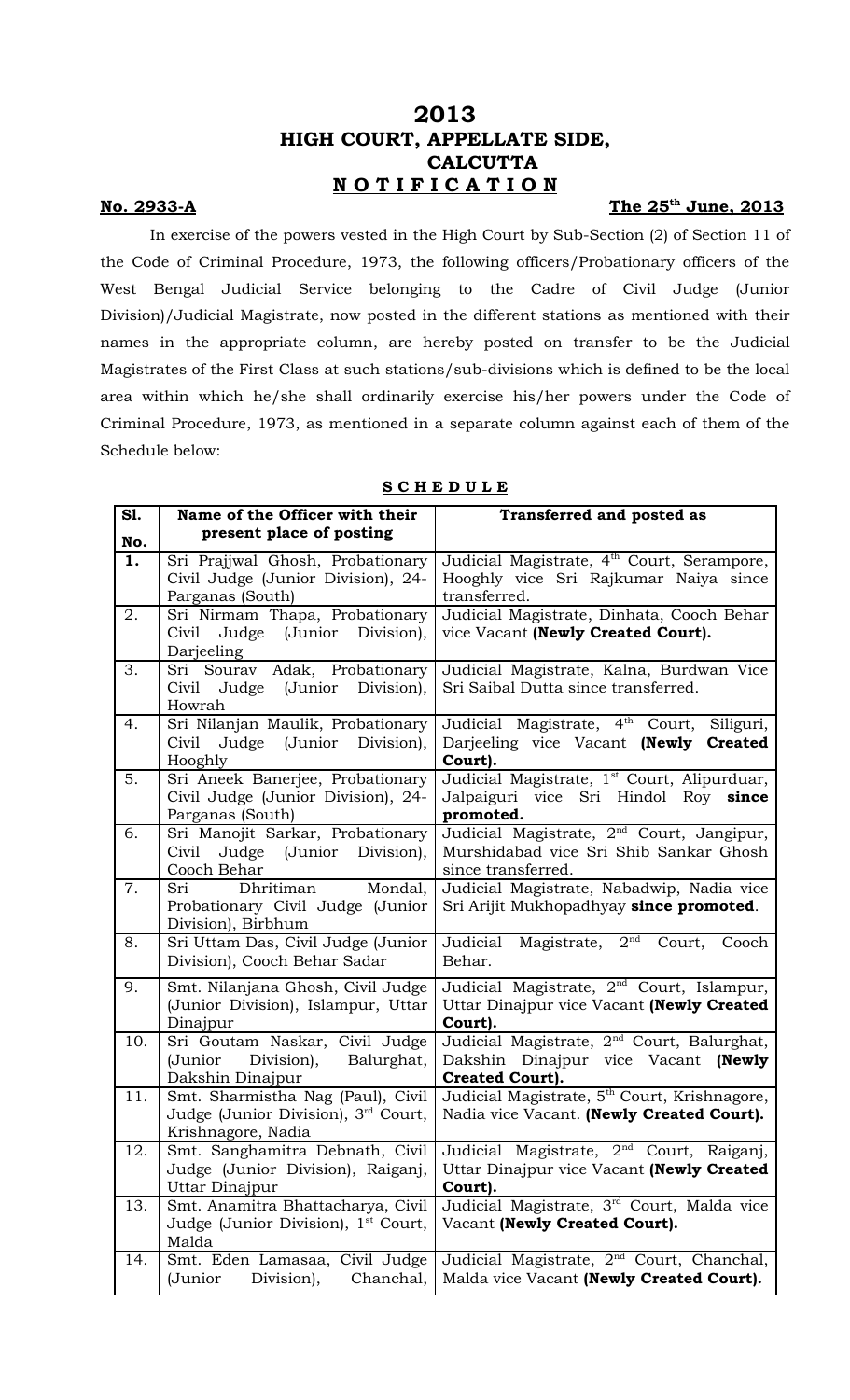|     | Malda                                           |                                                       |
|-----|-------------------------------------------------|-------------------------------------------------------|
| 15. | Sri Subhra Kanti Dhar, Civil                    | Judicial Magistrate, 1 <sup>st</sup> Court, Jangipur, |
|     | Judge (Junior Division), Additional             | Murshidabad vice Sri Uttam Bhattacharya               |
|     | Court, Jangipur, Murshidabad                    | since promoted.                                       |
| 16. | Smt. Manikuntala Roy, Civil                     | Judicial Magistrate, 3rd Court, Jalpaiguri            |
|     | Judge (Junior Division), Jalpaiguri             | vice Vacant (Newly Created Court).                    |
| 17. | Smt. Tamali Ghosh, Civil Judge                  | 2 <sup>nd</sup><br>Judicial<br>Magistrate,<br>Court,  |
|     | (Junior Division), Raghunathpur,                | Raghunathpur, Purulia vice Vacant (Newly              |
|     | Purulia                                         | <b>Created Court).</b>                                |
| 18. | Sri Bhaskar Majumder, Civil                     | Judicial Magistrate, 3 <sup>rd</sup> Court, Siliguri, |
|     | Judge (Junior Division), Siliguri,              | Darjeeling vice Vacant (Newly Created                 |
|     | Darjeeling                                      | Court).                                               |
| 19. | Sri Mainak Dasgupta, Civil Judge                | Judicial Magistrate, 2 <sup>nd</sup> Court, Bolpur,   |
|     | (Junior Division),<br>$2^{\rm nd}$<br>Court,    | Birbhum vice Vacant (Newly<br><b>Created</b>          |
|     | Bolpur, Birbhum                                 | Court).                                               |
| 20. | Smt. Payel Banerjee-I, Civil Judge              | Magistrate, $3rd$<br>Judicial<br>Court,<br>Suri,      |
|     | (Junior Division), Additional                   | Birbhum vice Vacant (Newly Created                    |
|     | Court, Suri, Birbhum                            | Court).                                               |
| 21. | Sri Arindam Dutta, Civil Judge                  | Judicial Magistrate, 4 <sup>th</sup> Court,<br>Katwa, |
|     | $2^{\text{nd}}$<br>(Junior Division),<br>Court, | Burdwan vice Vacant (Newly Created                    |
|     | Katwa, Burdwan                                  | Court).                                               |
| 22. | Sri Susangit Kumar Das, Civil                   | Judicial Magistrate, Lalbagh, Murshidabad             |
|     | Judge (Junior Division), Additional             | vice Sri Santosh Kumar Pathak since                   |
|     | Court, Lalbagh, Murshidabad                     | promoted.                                             |

 **Sd/- (Mir Dara Sheko) Registrar (Judicial Service)**